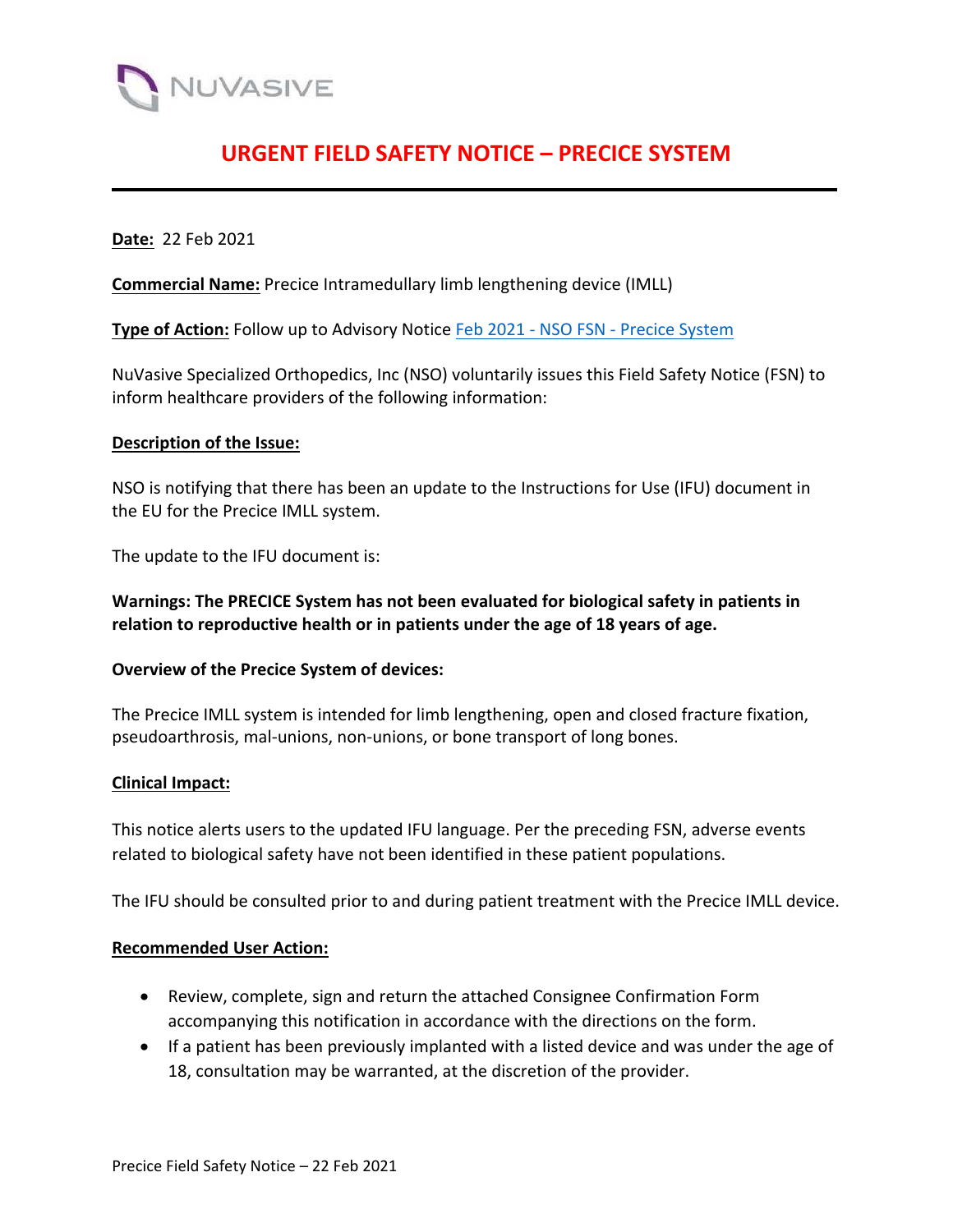

- If a patient has been previously implanted with a listed device and is pregnant, becomes pregnant, or intends to become pregnant, consultation may be warranted, at the discretion of the provider.
- Forward this notice to anyone in your facility that needs to be informed.
- Direct any additional manufacturer inquiries to FSNprecice@nuvasive.com
- Report to NSO any adverse effect or product complaints related to the use of these devices to **FSNprecice@nuvasive.com**, whether or not those adverse effects are related to this FSN.
- **•** Download the Precice System eIFU from www.nuvasive.com/eIFU.

As a reminder, the following guidelines should be considered in all Precice System family patients, according to the Instructions for Use (IFU), including, but not limited to:

- The IFU should be consulted on an ongoing basis before and throughout patient treatment with Precice products.
- The Precice IMLL device is contraindicated in patients in which the Precice devices would cross joint spaces or open epiphyseal growth plates.
- The Precice IMLL device is contraindicated in patients unwilling or incapable of following postoperative care instructions.
- Precice IMLL device should be removed after an implantation period of no more than one year.
- Once the physician determines that the IMLL device has achieved its intended use and is no longer required, it is removed using standard surgical techniques.
- The Precice IMLL device cannot withstand the stressed of full weight bearing for tibia or femur applications. For humerus applications, patients should not bear any weight on the treated limb. Patients should utilize external support and/or restrict activities until consolidation occurs.
- The Precice family of devices are contraindicated for use in patients with metal allergies and sensitivities.
- Metallic implants can loosen, fracture, corrode, migrate, or cause pain.
- Smoking, chronic steroid use, and the use of other anti-inflammatory drugs have been determined to affect bone healing and could potentially have an adverse effect on the bone regenerate during the lengthening process.

### **Affected Devices:**

Precice IMLL device. See attachment 1 for a list of SKUs.

### **Transmission of this Field Safety Notice:**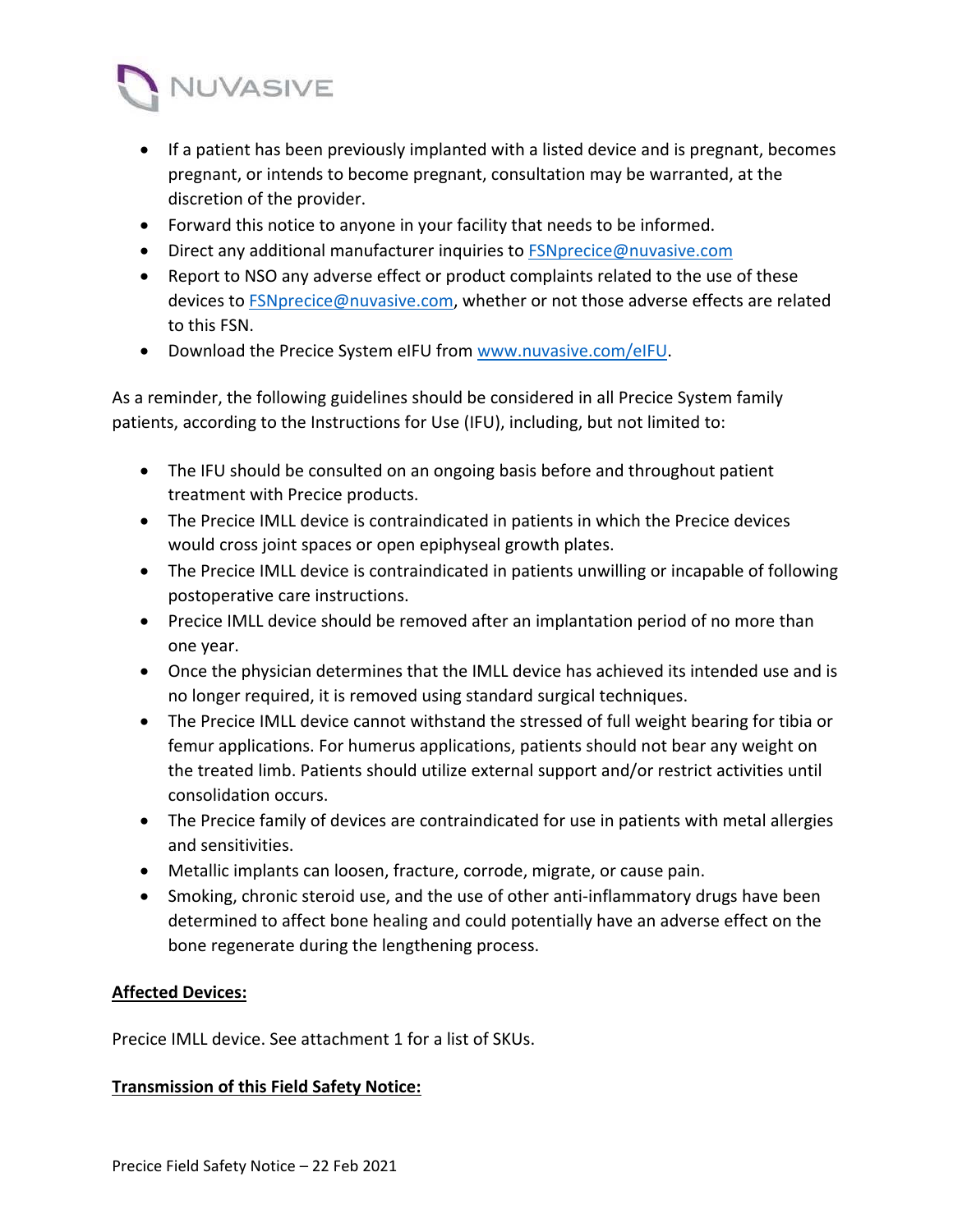

This notice needs to be passed on to all those who need to be aware of within your organization.

This notice has been reported to all applicable regulatory authorities.

 $\sqrt{}$ 

 $\frac{Feb2z,2021}{Rate}$ 

Matthew Collins Vice President, Global Quality Assurance 101 Enterprise #100 Aliso Viejo, CA 92656